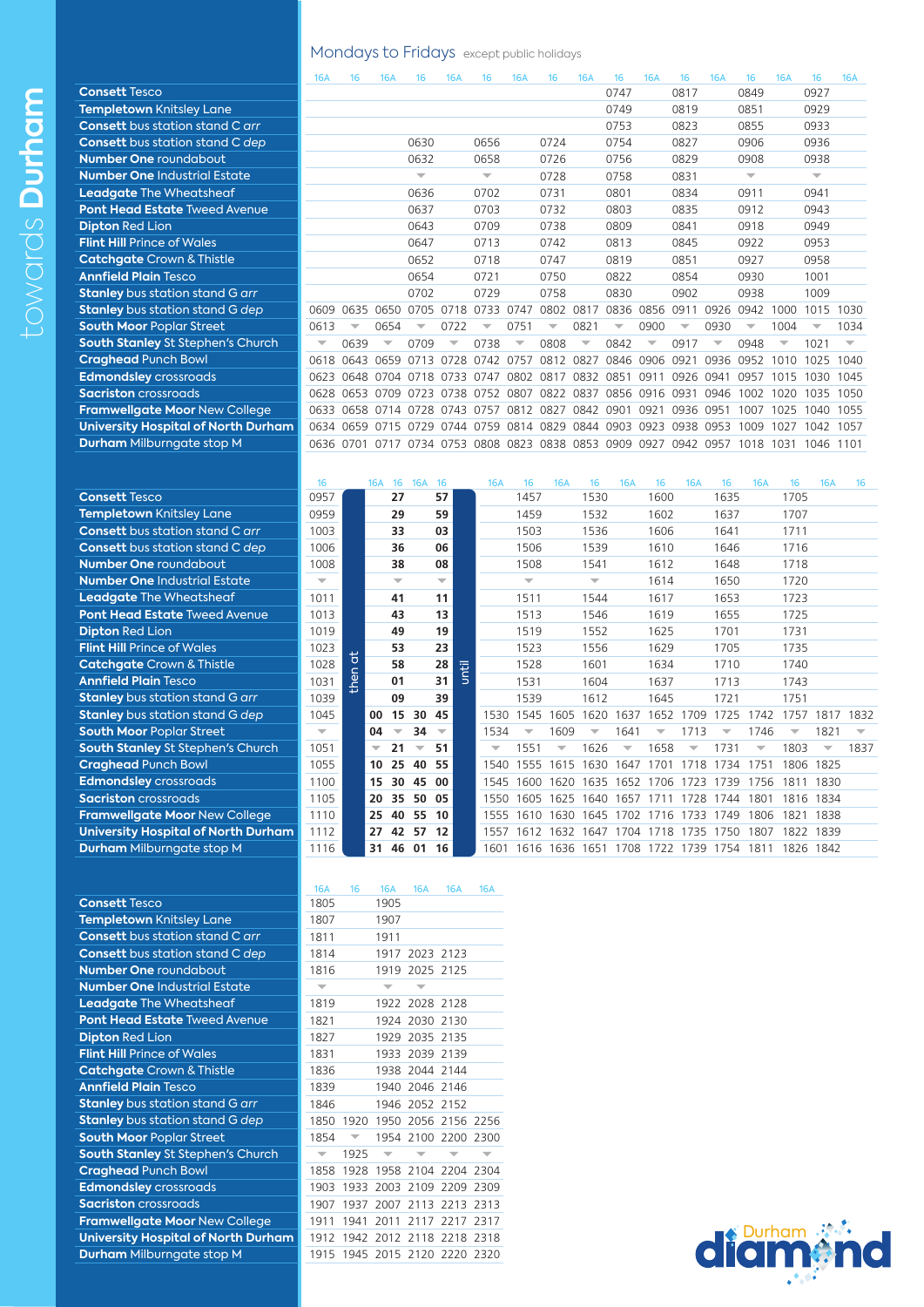# **Saturdays**

|                                            | <b>16A</b>               | 16                       | <b>16A</b> | 16A                      | 16                       | <b>16A</b>               | 16                       | <b>16A</b>               | 16                       | <b>16A</b> | 16                       |   | <b>16A</b>               | -16                      | <b>16A</b>               | -16                      |   | <b>16A</b>               | 16                       |
|--------------------------------------------|--------------------------|--------------------------|------------|--------------------------|--------------------------|--------------------------|--------------------------|--------------------------|--------------------------|------------|--------------------------|---|--------------------------|--------------------------|--------------------------|--------------------------|---|--------------------------|--------------------------|
| <b>Consett Tesco</b>                       |                          |                          |            |                          |                          |                          |                          |                          |                          |            | 0857                     |   |                          | 27                       |                          | 57                       |   |                          | 1557                     |
| <b>Templetown Knitsley Lane</b>            |                          |                          |            |                          |                          |                          |                          |                          |                          |            | 0859                     |   |                          | 29                       |                          | 59                       |   |                          | 1559                     |
| <b>Consett</b> bus station stand C arr     |                          |                          |            |                          |                          |                          |                          |                          |                          |            | 0903                     |   |                          | 33                       |                          | 03                       |   |                          | 1603                     |
| <b>Consett</b> bus station stand C dep     |                          | 0630                     |            |                          | 0739                     |                          | 0809                     |                          | 0836                     |            | 0906                     |   |                          | 36                       |                          | 06                       |   |                          | 1606                     |
| <b>Number One roundabout</b>               |                          | 0632                     |            |                          | 0741                     |                          | 0811                     |                          | 0838                     |            | 0908                     |   |                          | 38                       |                          | 08                       |   |                          | 1608                     |
| <b>Leadgate The Wheatsheaf</b>             |                          | 0636                     |            |                          | 0744                     |                          | 0814                     |                          | 0841                     |            | 0911                     |   |                          | 41                       |                          | 11                       |   |                          | 1611                     |
| <b>Pont Head Estate Tweed Avenue</b>       |                          | 0637                     |            |                          | 0746                     |                          | 0816                     |                          | 0843                     |            | 0913                     |   |                          | 43                       |                          | 13                       |   |                          | 1613                     |
| <b>Dipton Red Lion</b>                     |                          | 0643                     |            |                          | 0752                     |                          | 0822                     |                          | 0849                     |            | 0919                     |   |                          | 49                       |                          | 19                       |   |                          | 1619                     |
| <b>Flint Hill Prince of Wales</b>          |                          | 0647                     |            |                          | 0756                     |                          | 0826                     |                          | 0853                     |            | 0923                     |   |                          | 53                       |                          | 23                       |   |                          | 1623                     |
| <b>Catchgate</b> Crown & Thistle           |                          | 0652                     |            |                          | 0801                     |                          | 0831                     |                          | 0858                     |            | 0928                     | 븅 |                          | 58                       |                          | 28                       |   |                          | 1628                     |
| <b>Annfield Plain Tesco</b>                |                          | 0654                     |            |                          | 0804                     |                          | 0834                     |                          | 0901                     |            | 0931                     | 듧 |                          | 01                       |                          | 31                       | Ē |                          | 1631                     |
| <b>Stanley</b> bus station stand G arr     |                          | 0702                     |            |                          | 0812                     |                          | 0842                     |                          | 0909                     |            | 0939                     | 운 |                          | 09                       |                          | 39                       |   |                          | 1639                     |
| <b>Stanley</b> bus station stand G dep     | 0609                     | 0705                     | 0737       | 0757                     | 0815                     | 0830                     | 0845                     | 0900                     | 0915                     | 0930       | 0945                     |   | 00                       | 15                       | 30                       | 45                       |   | 1630                     | 1645                     |
| <b>South Moor Poplar Street</b>            | 0613                     | $\overline{\phantom{a}}$ | 0741       | 0801                     | $\overline{\phantom{a}}$ | 0834                     | $\overline{\phantom{a}}$ | 0904                     | $\overline{\phantom{a}}$ | 0934       | $\overline{\phantom{a}}$ |   | 04                       | $\overline{\phantom{a}}$ | 34                       | $\overline{\phantom{a}}$ |   | 1634                     | $\overline{\phantom{a}}$ |
| <b>South Stanley St Stephen's Church</b>   | $\overline{\phantom{a}}$ | 0709                     |            | $\overline{\phantom{a}}$ | 0821                     | $\overline{\phantom{a}}$ | 0851                     | $\overline{\phantom{a}}$ | 0921                     |            | 0951                     |   | $\overline{\phantom{a}}$ | 21                       | $\overline{\phantom{a}}$ | 51                       |   | $\overline{\phantom{a}}$ | 1651                     |
| <b>Craghead Punch Bowl</b>                 | 0618                     | 0713                     | 0746       | 0806                     | 0825                     | 0840                     | 0855                     | 0910                     | 0925                     | 0940       | 0955                     |   | 10                       | 25                       | 40                       | 55                       |   | 1640                     | 1655                     |
| <b>Edmondsley</b> crossroads               | 0623                     | 0718                     | 0751       | 0811                     | 0830                     | 0845                     |                          | 0900 0915                | 0930                     | 0945       | 1000                     |   | 15                       | 30                       | 45                       | 00                       |   | 1645                     | 1700                     |
| <b>Sacriston</b> crossroads                | 0628                     | 0723                     | 0756       | 0816 0835                |                          | 0850                     | 0905                     | 0920                     | 0935 0950                |            | 1005                     |   | 20                       | 35                       | 50                       | 05                       |   | 1650                     | 1705                     |
| <b>Framwellgate Moor New College</b>       | 0633                     | 0728                     | 0801       | 0821                     | 0840                     | 0855                     |                          | 0910 0925                | 0940                     | 0955 1010  |                          |   | 25                       | 40                       | 55                       | 10                       |   | 1655                     | 1710                     |
| <b>University Hospital of North Durham</b> | 0634                     | 0729                     | 0802       | 0822                     | 0842                     | 0857                     | 0912                     | 0927                     | 0942 0957                |            | 1012                     |   | 27                       | 42                       | 57                       | 12                       |   | 1657                     | 1712                     |
| <b>Durham</b> Milburngate stop M           |                          | 0636 0734                | 0804       | 0824 0846                |                          | 0901                     |                          | 0916 0931                | 0946                     | 1001       | 1016                     |   | 31                       | 46                       | 01                       | 16                       |   | 1701                     | 1716                     |
|                                            |                          |                          |            |                          |                          |                          |                          |                          |                          |            |                          |   |                          |                          |                          |                          |   |                          |                          |

|                                            | <b>16A</b> | 16        | <b>16A</b>               | 16   | <b>16A</b>               | 16   | <b>16A</b> | <b>16A</b> | <b>16A</b>     | <b>16A</b>                              | <b>16A</b> |
|--------------------------------------------|------------|-----------|--------------------------|------|--------------------------|------|------------|------------|----------------|-----------------------------------------|------------|
| <b>Consett Tesco</b>                       |            | 1627      |                          | 1704 |                          | 1804 |            | 1908       |                |                                         |            |
| Templetown Knitsley Lane                   |            | 1629      |                          | 1706 |                          | 1806 |            | 1910       |                |                                         |            |
| <b>Consett</b> bus station stand C arr     |            | 1633      |                          | 1710 |                          | 1810 |            | 1914       |                |                                         |            |
| <b>Consett</b> bus station stand C dep     |            | 1636      |                          | 1714 |                          | 1814 |            |            | 1917 2023 2123 |                                         |            |
| <b>Number One roundabout</b>               |            | 1638      |                          | 1716 |                          | 1816 |            |            | 1919 2025 2125 |                                         |            |
| <b>Leadgate</b> The Wheatsheaf             |            | 1641      |                          | 1719 |                          | 1819 |            |            | 1922 2028 2128 |                                         |            |
| <b>Pont Head Estate Tweed Avenue</b>       |            | 1643      |                          | 1721 |                          | 1821 |            |            | 1924 2030 2130 |                                         |            |
| <b>Dipton Red Lion</b>                     |            | 1649      |                          | 1727 |                          | 1827 |            |            | 1929 2035 2135 |                                         |            |
| <b>Flint Hill Prince of Wales</b>          |            | 1653      |                          | 1731 |                          | 1831 |            |            | 1933 2039 2139 |                                         |            |
| <b>Catchgate</b> Crown & Thistle           |            | 1658      |                          | 1736 |                          | 1836 |            |            | 1938 2044 2144 |                                         |            |
| <b>Annfield Plain Tesco</b>                |            | 1701      |                          | 1739 |                          | 1839 |            |            | 1940 2046 2146 |                                         |            |
| <b>Stanley</b> bus station stand G arr     |            | 1709      |                          | 1746 |                          | 1846 |            |            | 1946 2052 2152 |                                         |            |
| <b>Stanley</b> bus station stand G dep     | 1701       | 1715      | 1732                     | 1750 | 1820                     | 1850 | 1920       |            |                | 1950 2056 2156 2256                     |            |
| <b>South Moor Poplar Street</b>            | 1705       |           | 1736                     |      | 1824                     |      |            |            |                | 1924 1954 2100 2200 2300                |            |
| South Stanley St Stephen's Church          |            | 1721      | $\overline{\phantom{a}}$ | 1755 | $\overline{\phantom{a}}$ | 1855 |            |            |                |                                         |            |
| <b>Craghead Punch Bowl</b>                 | 1710       | 1725      | 1741                     |      |                          |      |            |            |                | 1758 1828 1858 1928 1958 2104 2204 2304 |            |
| <b>Edmondsley</b> crossroads               | 1715       | 1730      | 1746                     |      | 1803 1833 1903           |      |            |            |                | 1933 2003 2109 2209 2309                |            |
| <b>Sacriston</b> crossroads                | 1720       | 1735      | 1751                     | 1807 | 1837 1907                |      |            |            |                | 1937 2007 2113 2213 2313                |            |
| <b>Framwellgate Moor New College</b>       | 1725       | 1740      | 1756                     | 1811 | 1841                     | 1911 | 1941       | 2011       | 2117           | 2217                                    | 2317       |
| <b>University Hospital of North Durham</b> | 1727       | 1742      | 1757                     |      |                          |      |            |            |                | 1812 1842 1912 1942 2012 2118 2218 2318 |            |
| <b>Durham</b> Milburngate stop M           | 1731       | 1746 1801 |                          |      |                          |      |            |            |                | 1815 1845 1915 1945 2015 2120 2220 2320 |            |
|                                            |            |           |                          |      |                          |      |            |            |                |                                         |            |

# Sundays & public holidays

|           | 16   | 16   | 16                       | 16             | <b>16A</b> |      | 16 | <b>16A</b> |       | <b>16A</b> | 16   | <b>16A</b>     | <b>16A</b>               | <b>16A</b> | <b>16A</b> |
|-----------|------|------|--------------------------|----------------|------------|------|----|------------|-------|------------|------|----------------|--------------------------|------------|------------|
|           |      | 0644 | 0744 0834                |                |            |      | 34 |            |       |            | 1734 | 1820           | 1920                     |            |            |
|           |      |      | 0646 0746 0836           |                |            |      | 36 |            |       |            | 1736 | 1822 1922      |                          |            |            |
|           |      |      | 0649 0749 0839           |                |            |      | 39 |            |       |            | 1739 |                | 1825 1925                |            |            |
|           |      | 0651 | 0751 0841                |                |            |      | 41 |            |       |            | 1741 | 1827           | 1927                     |            |            |
|           |      | 0657 | 0757 0847                |                |            |      | 47 |            |       |            | 1747 |                | 1833 1933                |            |            |
|           |      | 0701 | 0801 0851                |                |            |      | 51 |            |       |            | 1751 | 1837 1937      |                          |            |            |
|           |      |      | 0706 0806 0856           |                |            |      | 56 |            |       |            |      | 1756 1842 1942 |                          |            |            |
|           |      |      | 0708 0808 0858           |                |            |      | 58 |            |       |            |      | 1758 1844 1944 |                          |            |            |
|           |      |      | 0714 0814 0904           |                |            | t    | 04 |            | until |            | 1804 | 1850           | 1950                     |            |            |
|           | 0617 | 0715 | 0815                     | 0910           | 0945       | then | 10 | 45         |       | 1745       | 1810 |                | 1856 1956 2056 2156      |            |            |
|           |      |      |                          |                | 0949       |      |    | 49         |       | 1749       |      | 1900           | 2000                     | 2100 2200  |            |
| h         | 0621 |      | 0719 0819 0914           |                |            |      | 14 |            |       |            | 1814 |                |                          |            |            |
|           | 0625 | 0723 |                          | 0823 0918 0953 |            |      | 18 | 53         |       | 1753       | 1818 | 1904           | 2004 2104 2204           |            |            |
|           |      |      | 0630 0728 0828 0923 0958 |                |            |      | 23 | 58         |       | 1758       | 1823 | 1909           | 2009                     | 2109 2209  |            |
|           | 0635 | 0733 |                          | 0833 0928      | 1003       |      | 28 | 03         |       | 1803       | 1828 | 1913           | 2013                     | 2113 2213  |            |
|           | 0640 |      | 0738 0838 0933           |                | 1008       |      | 33 | 08         |       | 1808       | 1833 | 1917           | 2017                     | 2117 2217  |            |
| <b>am</b> | 0641 | 0739 | 0839                     | 0934           | 1009       |      | 34 | 09         |       | 1809       | 1834 | 1918           | 2018                     | 2118 2218  |            |
|           |      |      | 0643 0743 0843 0938 1013 |                |            |      | 38 | 13         |       | 1813       |      |                | 1838 1920 2020 2120 2220 |            |            |



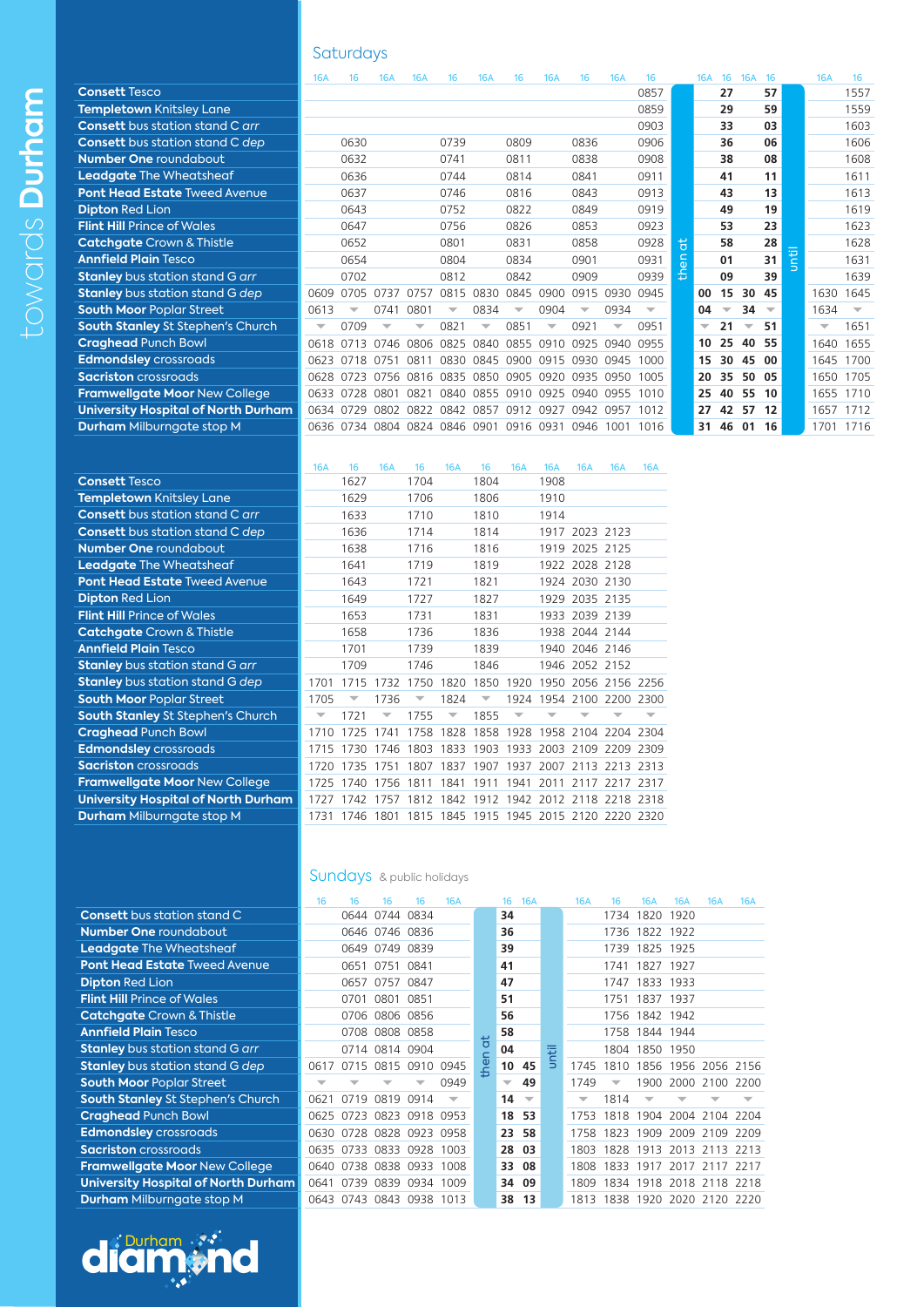**Stanley** bus station stand D *dep* 2052 2157 **Annfield Plain Tesco** 2058 2203 **Catchgate Crown & Thistle 2100 2205 Flint Hill Prince of Wales 2104 2209 Dipton Red Lion 2107 2212 Pont Head Estate Tweed Avenue 2112 2217 Leadgate Co-op 2114 2219 Number One** Industrial Estate x x **Number One** roundabout **1996** 2117 2222 **Consett** bus station stand F 2119 2224



16A buses terminate at **stand G** in Stanley bus station

these evening journeys use **stand J** in Stanley bus station and **stand E** in Consett bus station